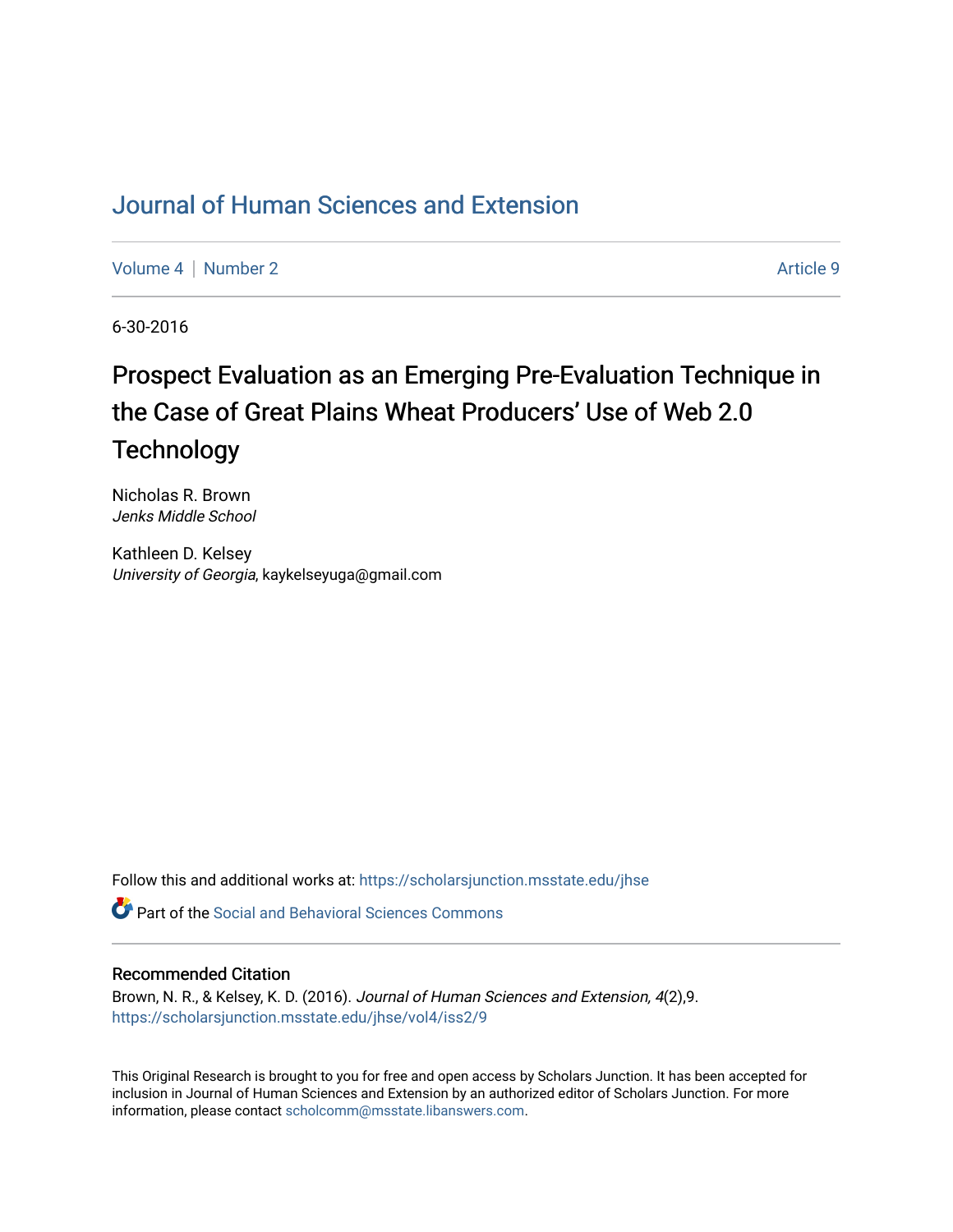## Prospect Evaluation as an Emerging Pre-Evaluation Technique in the Case of Great Plains Wheat Producers' Use of Web 2.0 Technology

## Acknowledgments

The research was supported by USDA NIFA funds.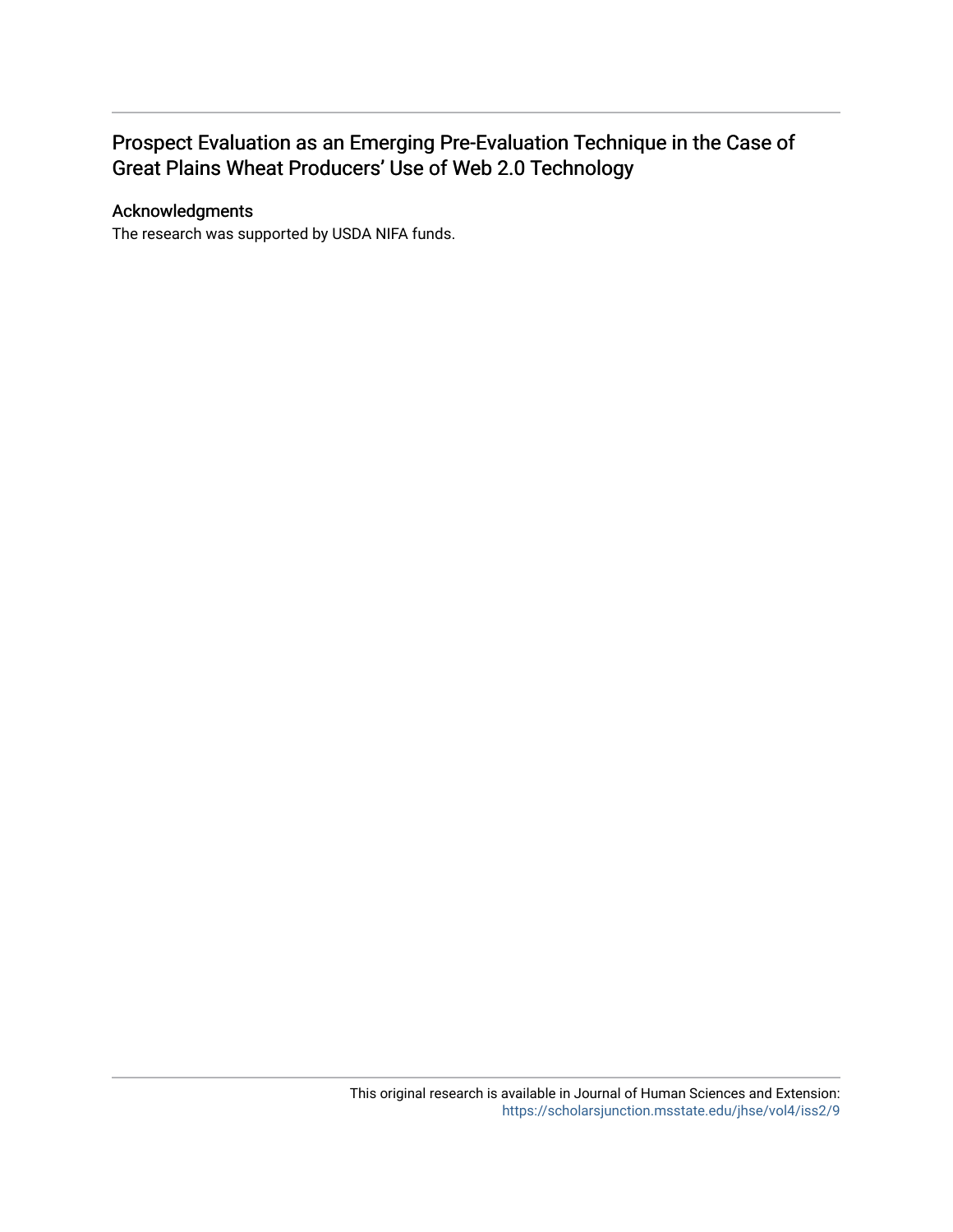## **Prospect Evaluation as an Emerging Pre-Evaluation Technique in the Case of Great Plains Wheat Producers' Use of Web 2.0 Technology**

**Nicholas R. Brown**  *Jenks Middle School* 

## **Kathleen D. Kelsey**

*University of Georgia* 

*We introduce a pre-evaluation technique, prospect evaluation, in the case of Great Plains wheat producers' practices with Web 2.0. We emerged prospect evaluation as a pre-evaluation technique, expanding the role of evaluative logic and reasoning into the ideation phase of project and product development to close the risk gap between project idea and implementation. Prospect evaluation serves as a prequel to the well-established developmental, formative, and summative evaluation models. We implemented the prospect evaluation technique in the context of iWheat, a USDA-funded Web 2.0 project (currently known as myFields, http://myfields.info/dashboard). Wheat producers were comfortable using computers; however, they conceptualized the Internet with a Web 1.0 mindset that depends on a centralized model of development and delivery of content. Wheat producers were not comfortable actively co-creating useful information for the betterment of community, a fundamental underpinning of Web 2.0 advancement. Extension specialists and educators should focus on the rewards of contributing to Web 2.0 sites and proceed in diffusing Web 2.0 tools to the wheat producers. Prospect evaluation was sufficient for helping project leaders bridge the risk gap and move forward with the project.* 

*Keywords:* prospect evaluation, evaluation techniques, Web 2.0, wheat producer Internet attitudes and behaviors

## **Introduction and Background of Prospect Evaluation**

The need for information remains mission critical to the advancement of our nation. Discovery has shifted from exploring physical landscapes to digital innovation. Such investigation can inform decision making among project leaders with project development and implementation fidelity. We propose an emerging pre-evaluation technique to assist project leaders who work in communities to create solutions to social problems. The research reported here explores and introduces the use of an emerging pre-evaluation technique, *Prospect Evaluation*, in the context

Direct correspondence to Kathleen D. Kelsey at kaykelseyuga@gmail.com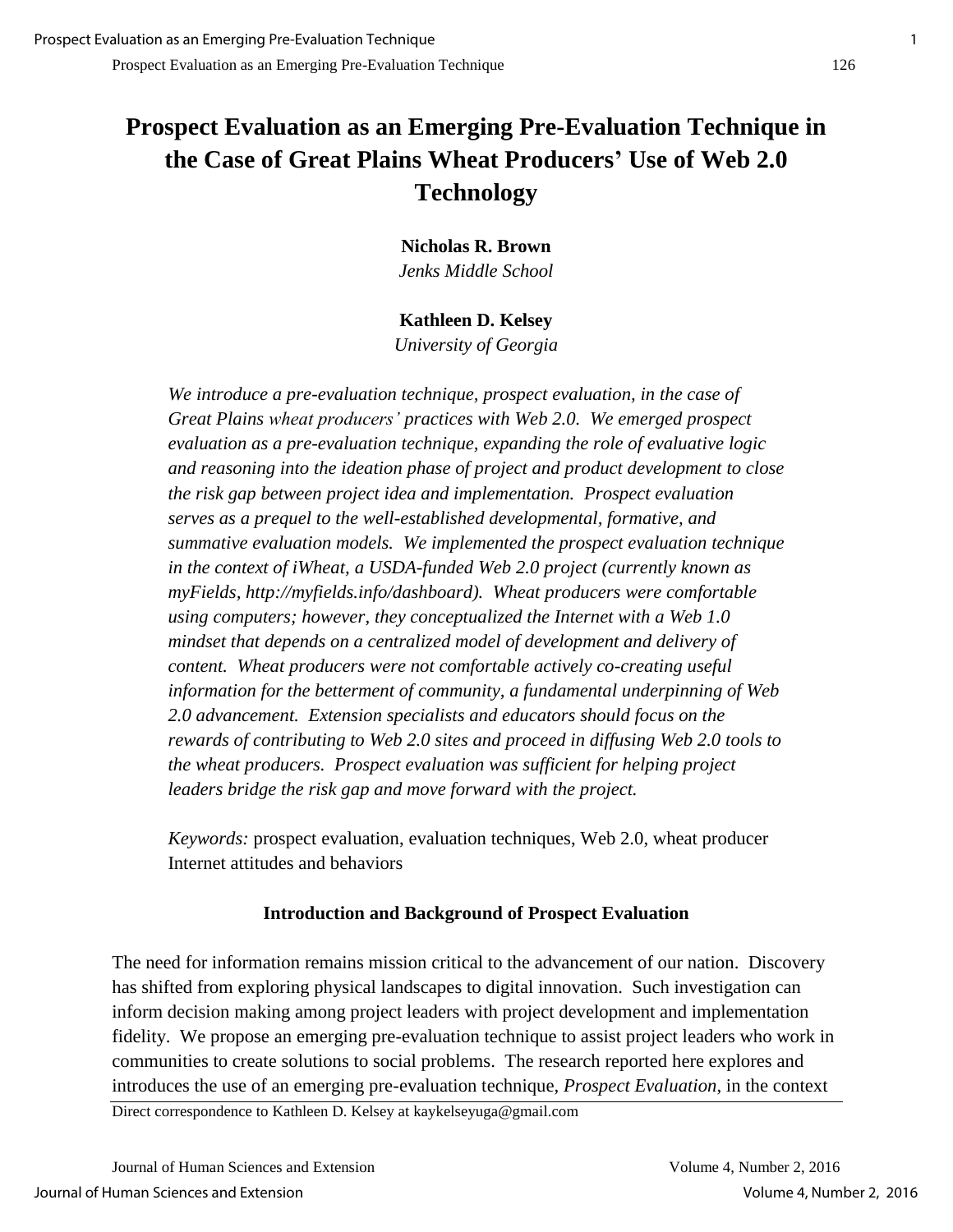of a technological innovation, iWheat.org and Web 2.0 (iWheat's name changed to *myFields* after completion of this study, http://myFields.info/dashboard).

iWheat.org was conceptualized as a dynamic interactive website using Web 2.0 tools to allow Great Plains wheat producers to input and access information regarding integrated pest management (IPM) principles for improving wheat production outcomes by providing information on pests in real time. The site was envisioned to allow wheat producers access to data for the evaluation and management of pests.

One aspect of the project included building a decision support system for wheat pests so users of the site could employ and unify binomial sequential sampling methods. The project was dependent upon users to input field-based data using a Web 2.0 interface. Users included wheat producers, crop consultants, and IPM professionals from five states in the Great Plains region. Stakeholders were necessary co-researchers, inputting data regarding pests observed in their fields. The resulting database predicted infestation rates throughout the Great Plains, allowing producers to plan for and mitigate emerging outbreaks ahead of the actual event. Ideally, the data would be compiled to create prediction models of pest infestation alongside IPM management strategies to mitigate the impact of infestation.

The project leader sought evaluative information to understand better wheat producers' intention to contribute to the database before the project launched. The evaluation team conceptualized *prospect evaluation* and developed a technique to pre-evaluate the prospect of an emerging idea. In this case, we were charged with the task of discovering wheat producers' behaviors and attitudes related to computer and Internet use. Our data would then inform decision making among the iWheat.org project leadership team.

## **Purpose and Evaluation Questions**

The purpose of the research reported here is two-fold: to introduce a new pre-evaluation technique, *prospect evaluation*, and to document wheat producers' levels of awareness and attitudes regarding the use of Internet technology, specifically Web 2.0 tools. Specific evaluation questions were:

- 1. How do wheat producers use computers?
- 2. How do wheat producers use the Internet, specifically Web 2.0 technologies?
- 3. What is the relationship between selected wheat producers' farming and personal characteristics and their attitudes regarding the usefulness of using Web 2.0 tools for wheat production?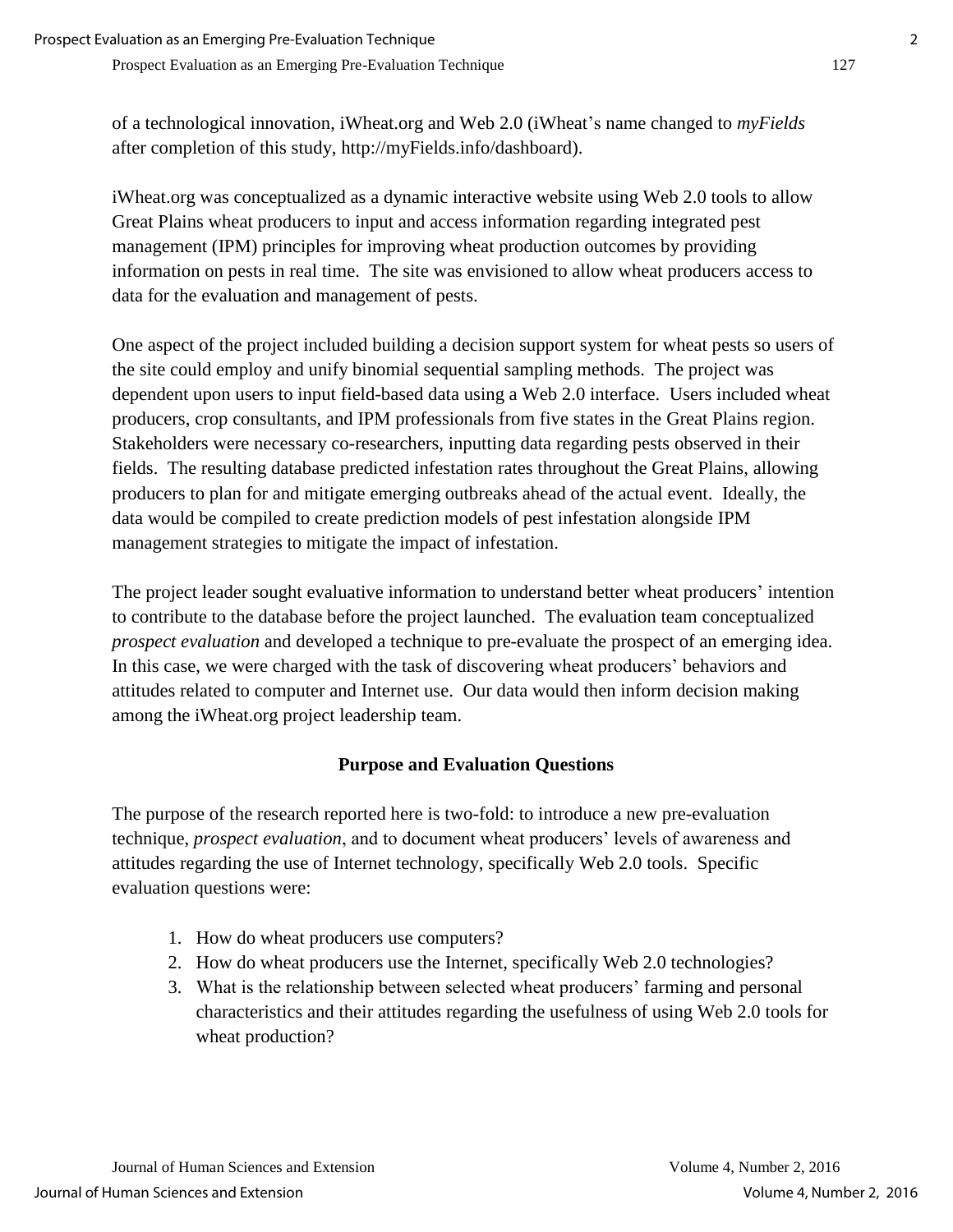### **Literature Review**

#### **Web 2.0**

Cooperative Extension Service (CES) disseminates research-based knowledge to the public through a variety of communication channels, including Web 2.0 (Brunner & Yang, 1949; Hightower, Murphrey, & Dooley, 2010; Kelsey & Stafne, 2012). In a Web 2.0 environment, users actively participate in selecting information and services delivered to them, including contributing content to shape the online environment. Examples of Web 2.0 applications include social media, blogging, wikis, and tagging. Key aspects of Web 2.0 include "a focus on databased services, not on software; large numbers of small channels to consumers, not small numbers of big ones; [and] inherent scalability, not ever-growing server-farms" (Clarke, 2008, p. 34). Desirable attributes of Web 2.0 include flexible web design, reuse, instant updating capability, responsive user interface, collaborative creation of content, mash-ups or the ability to combine different applications and data from a variety of sources, social networking, and ability to build a collective archive of knowledge (Murugesan, 2007).

Educational leaders opine that Web 2.0 may have been over-promoted as the ends versus the means of education attainment, cautioning educators not to replace relationships with technology in educational settings (Reeves, 2009). In spite of the minor voice of dissent, Web 2.0 remains extremely popular with businesses and consumers alike, and it is predicted to become a mainstay of the Internet experience (Reeves, 2009). It is therefore incumbent upon Land-Grant University faculty to engage with Web 2.0 applications to disseminate information to the public. The iWheat.org application was envisioned as a Web 2.0 tool positioned to improve wheat-farming outcomes and is predicated upon data contributions from a variety of users, including wheat producers, researchers, and Extension specialists.

#### **Trust and e-Commerce**

Possible barriers to the success of iWheat.org included a lack of trust among potential contributors with providing data in a Web 2.0 environment, specifically proprietary data regarding wheat producers' pest infestation situation. Internet users were concerned about privacy in the online environment (Joinson, Reips, Buchanan, & Schofield, 2010); however, reported concerns did not always match behavior. For example, Spiekermann, Grossklags, and Berendt (2001) found little evidence that privacy preferences matched actual behavior when shopping online.

Contributions to online databases require a degree of trust on the part of the participant. Joinson et al. (2010) examined self-reported dispositional privacy concerns. Six weeks later, participants were asked to contribute private information on the Internet. Their results indicated perceived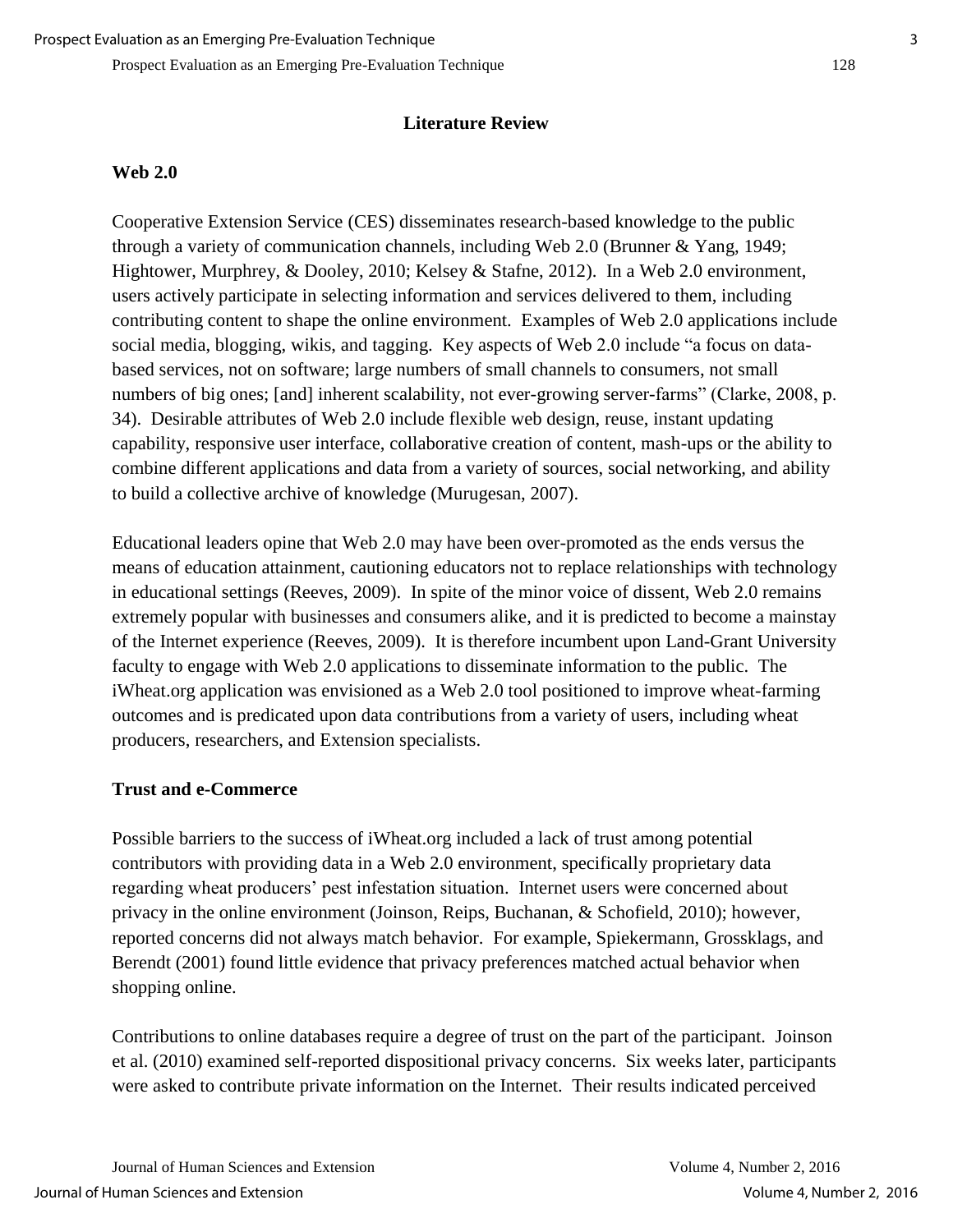privacy was mediated by trust. The variable of trust was then manipulated. As trust in the Internet site increased, willingness to share private information also increased. High trust equaled low privacy concerns and vice versa.

## **Adult Use of Information Technology**

The Internet has saturated American media channels and become a primary source of information for 74% of American adults (Rainie, 2010). In the Western United States, over 70% of agricultural producers used the Internet (Wozniacka, 2011).

Czaja and Lee (2008) studied adults' use of information technology and summarized the literature succinctly. Highlights of their research include the following that informed our work:

- People of all ages must use the Internet to function in society.
- Older adults who do not use the Internet are disadvantaged in many domains, including independence and a reduced quality of life.
- Older adults (i.e., age 55 and over) own and use computers at about one-half the rate of younger adults (i.e., age 35 to 54).
- Older adults value technology and are receptive to using it; however, they face greater challenges using computers than younger adults.
- Website design is a barrier to use for older adults as they are twice as likely as younger adults to have difficulty navigating the Internet.
- Training is effective to teach older adults how to use computers and the Internet; however, they are slower and less able to acquire new skills and require more help and practice to master skills than younger adults.
- Computer design (e.g., hardware) and webpage design are critical factors for facilitating computer and Internet use among older adults.

## **Conceptual Framework**

The *prospect evaluation* technique was underpinned by the concept of *trust*, leading to participants' willingness to contribute private, and at times, proprietary information to a Web 2.0 application for the purpose of enhancing all contributors' wheat production operations. "Trust is critical in understanding when we choose to share personal information with others and when we choose secrecy" (Joinson et al., 2010, p. 4) in an online environment.

Trust is described as an antecedent to successful human interactions. Mayer, Davis, and Schoorman (1995) defined trust as "the willingness of a party to be vulnerable to the actions of another party based on the expectation that the other will perform a particular action important to the trustor, irrespective of the ability to monitor or control that other party" (p. 712). An element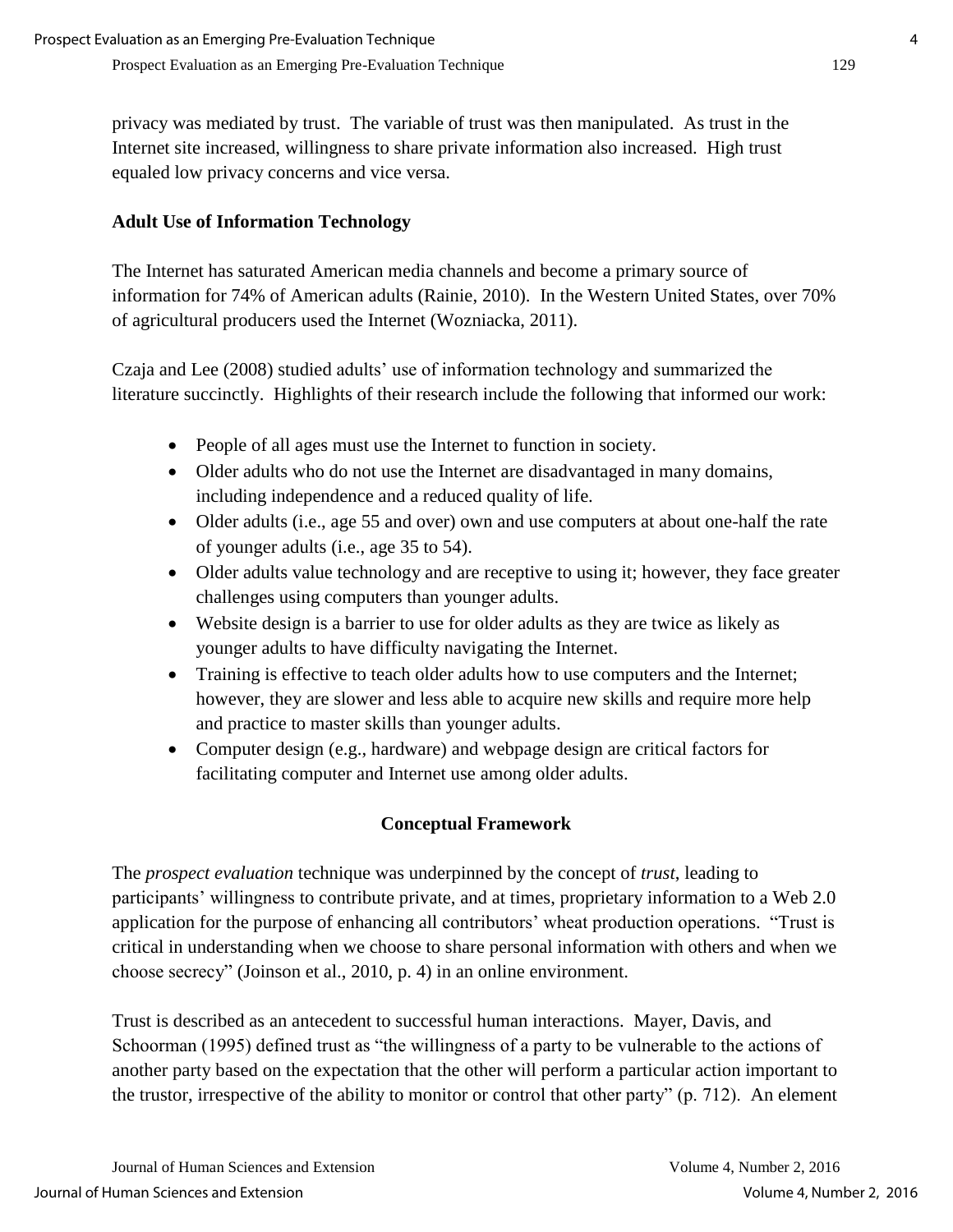of risk is necessary to build a trusting relationship. We term this risk as the *risk gap* that must be crossed to advance the relationship. The factors underlying Mayer et al.'s (1995) model of trust include ability, benevolence, and integrity, which leads to the trustor's propensity to trust, balanced by the perceived risk. Degrees of trust or bridging the risk gap lead to a risk-taking relationship and desirable outcomes.

Mayer et al. (1995) explained ability as a "group of skills, competencies, and characteristics that enable a party to have influence within some specific domain" (p. 717); benevolence as "the extent to which a trustee is believed to want to do good to the trustor, aside from an egocentric profit motive" (p. 717); and integrity as "the trustor's perception that the trustee adheres to a set of principles that the trustor finds acceptable" (p. 719). Benevolence and integrity constitute the bridge over the risk gap.

The crux of the iWheat.org project rested on wheat producers' trust in the iWheat.org website, leading to their willingness to contribute to a Web 2.0 database that collected private wheat pest data, compiled it, and allowed researchers to make predictions about oncoming pest infestations. If enough producers contributed proprietary field-specific data to the online database, reliable models could then be created and shared with stakeholders to reduce the impact of the infestation regionally. The project depended on the project leaders creating a high trust relationship with wheat producers in five states.

If wheat producers perceived the iWheat.org site and its creators as able, benevolent, and having integrity, they would have a higher propensity to trust the site, reducing the perceived risk of contributing, thus increasing their willingness to provide data and reducing the risk gap. The reward for sharing data, or outcome, was having access to compiled data and models regarding pest infestations from all wheat producers. One goal in developing the *prospect evaluation* technique was to estimate the risk gap for our client prior to developing the iWheat.org website. *Prospect evaluation* technique emerged to test the idea prior to project implementation.

## **A Plan for Emerging the Pre-Evaluation Technique**

We approached the evaluation challenge from the stance of emerging an original technique sensitive to the evolving state of evaluation in the  $21<sup>st</sup>$  Century and the necessity of expanding the role of evaluation logic and reasoning into the *ideation phase* of project and product development; as a prequel to the well-established developmental (Patton, 2011), formative, and summative evaluation models (Scriven, 1967). We termed our new technique *prospect evaluation* and defined it as an exploration of ideas, methods, process, and procedures from a data-driven decision-making perspective. All project ideas entail risk and reward; thus, a primary role of the prospect evaluator is to assist the project leader (client) to fully understand the risk/reward continuum needed to move forward with (or abandon) ideas when developing a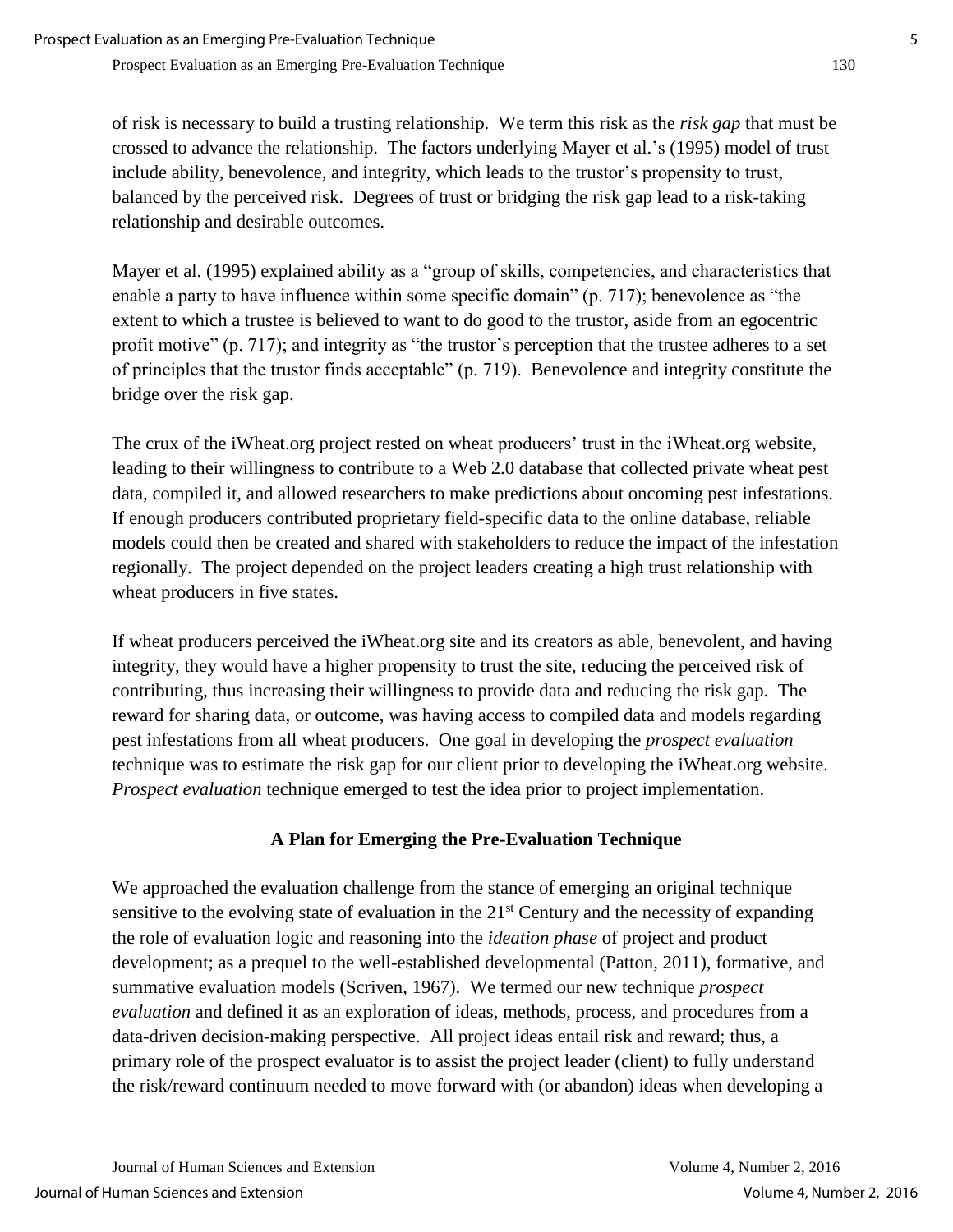new project, program, or intervention. Prospect evaluators are first and foremost explorers*,* forging ahead of the project leadership team to collect evidence regarding the success of the project. Prospect evaluators collect data and report back to the client to inform about the risks and rewards of the proposed journey, thus, reducing the risk gap.

Components of *prospect evaluation* include brainstorming, forming ideas, considering all options, imagining possibilities, and then seeking empirical information to deepen understanding of how options may play out. Not only is the evaluator part of the leadership team's conversation as prescribed by Patton's (2011) developmental evaluation, he/she also adds value by bringing data to the table to co-construct the new project/product/innovation with the team in advance of full implementation. *Prospect evaluation* is unique from needs assessment (NA) in that NA focuses on desired conditions. *Prospect evaluation* focuses on projects, products, and innovations in the imagination stage of development for the purpose of closing the risk gap. For example, when Extension faculty develop an *inkling of an idea*, they bring the team together to engage in *prospect evaluation*.

Emerging *prospect evaluation* as a new technique for infusing evaluation services into the iWheat.org Extension project began as the client called for information to identify the risks and opportunities associated with an emerging idea that eventually led to iWheat.org. We recognized the need to supplement client decision making with empirical data regarding wheat producers' (stakeholders) behaviors and attitudes toward using Web 2.0 tools for production management decisions. The innovation was predicated on the idea that wheat producers would input locationspecific and original data into a Web 2.0 database, resulting in prediction models for pest infestation rates and occurrences. Thus, the clients needed to understand better if producers would indeed contribute to the database.

*Prospect evaluation* emerged out of the need to evaluate the ideas of the clients (R. Stake, personal communication, March 16, 2013) in an effort to bring evaluation techniques into the brainstorming and negotiating process of ideation. *Prospect evaluation* is performed before developmental evaluation (Patton, 1994, 2011) in the evaluative life of the project and is a unique contribution to the evaluation literature (Alkin, 2013; Fitzpatrick, Sanders, & Worthen, 2011; Rossi, Lipsey, & Freeman, 2004; Stufflebeam, 2001).

Our primary data collection method was to administer a questionnaire to wheat producers who attended CES workshops in five Great Plains states. We used a cross-sectional survey design because the need for data focused on capturing participants' attitudes, behaviors, and opinions pertaining to Web 2.0 tools at one point in time (Creswell, 2008).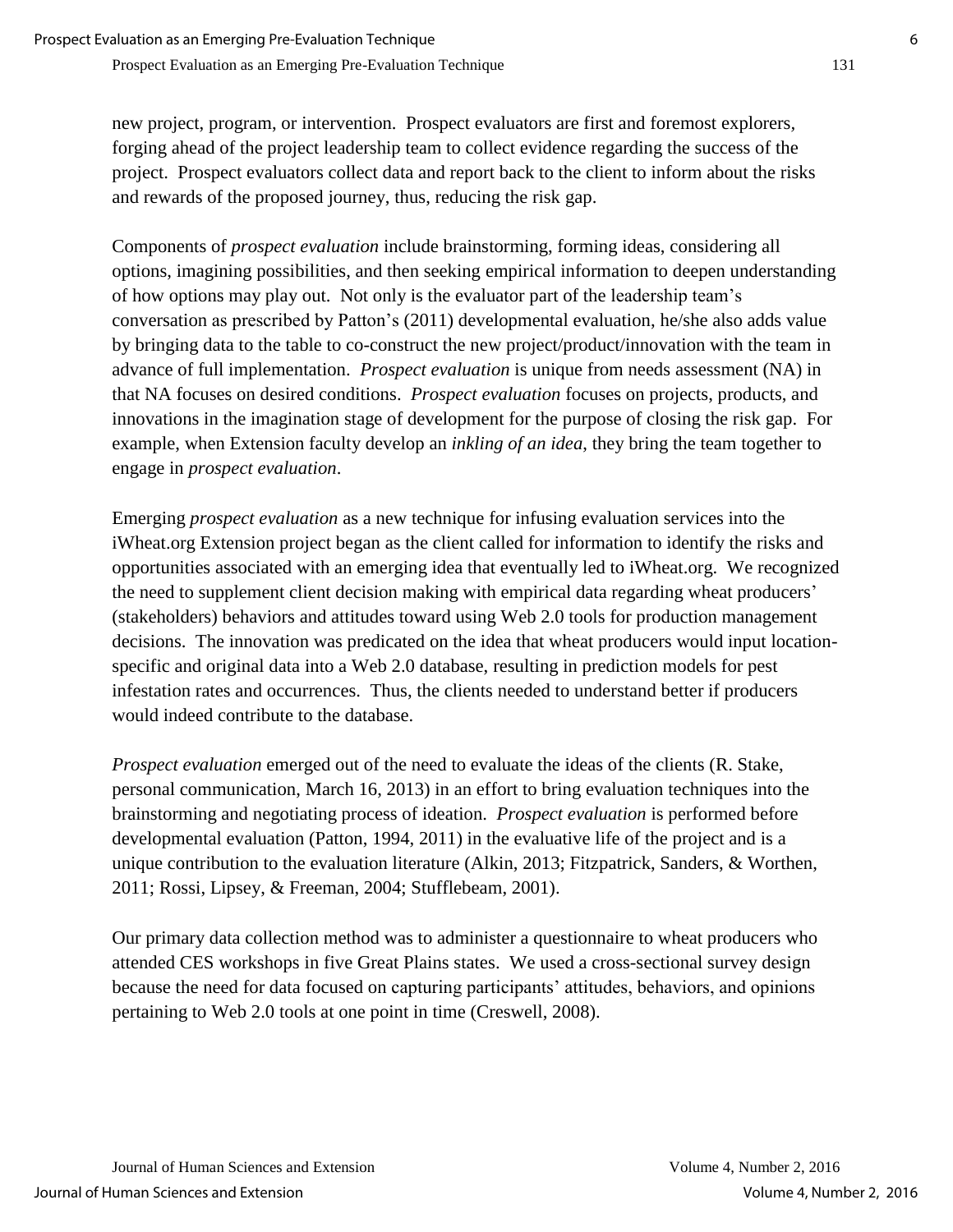## **Population and Sampling**

The target population consisted of all wheat producers who attended 2011 CES wheat production field days hosted by project directors in Colorado, Kansas, Nebraska, Oklahoma, and Texas (*N* = 531). The population was deemed appropriate because it represented a sector of the greater population of agriculturalists that had demonstrated an interest in interacting with Extension specialists and that were known wheat producers. In all, 457 field day participants agreed to complete the questionnaire, resulting in an 86% response rate. Due to the high response rate, no tests for non-response error were necessitated (Lindner, Murphy, & Briers, 2001) and, all data were considered population parameters.

### **Instrumentation**

To collect data, we developed a questionnaire in consultation with Land-Grant University wheat experts. Questionnaire sections included 40 items designed to collect self-reported, descriptive information regarding participants' use of computers, use of the Internet, intention to use Web 2.0 applications in the future, and demographic characteristics. Respondents' attitudes were also measured by computing a composite mean score of six Likert-type items (Boone & Boone, 2012).

A panel of experts consisting of wheat specialists and agricultural education faculty established content and face validity. The questionnaire was beta tested by three wheat producers who were not included in the study. Beta testing consisted of asking the participants to complete the survey and talk aloud to capture flaws in the questioning and layout. A post hoc reliability analysis of all Likert data was calculated resulting in a Cronbach's alpha (Kirk, 1995) of .90.

## **Analysis of Data**

SPSS for Macintosh 20 was used for all data analysis procedures. Many wheat producers did not respond to every questionnaire item; as a result, the number of respondents varied by questionnaire construct. Data related to the evaluation questions were analyzed by computing descriptive statistics through central modes of tendency and variability. When appropriate, means, frequencies, and percentages were calculated. In an effort to answer the third evaluation question, we compared mean scores to determine if between-groups differences in attitude scores were present. The use of inferential statistics to test for statistical significance was not appropriate in the census study (Steinberg, 2008). Partial eta squared, a statistic to determine effect size (Kirk, 1995), was calculated for all between-groups comparisons with three or more groups, and Cohen's *d* (Kirk, 1995) was computed when only two group scores were compared.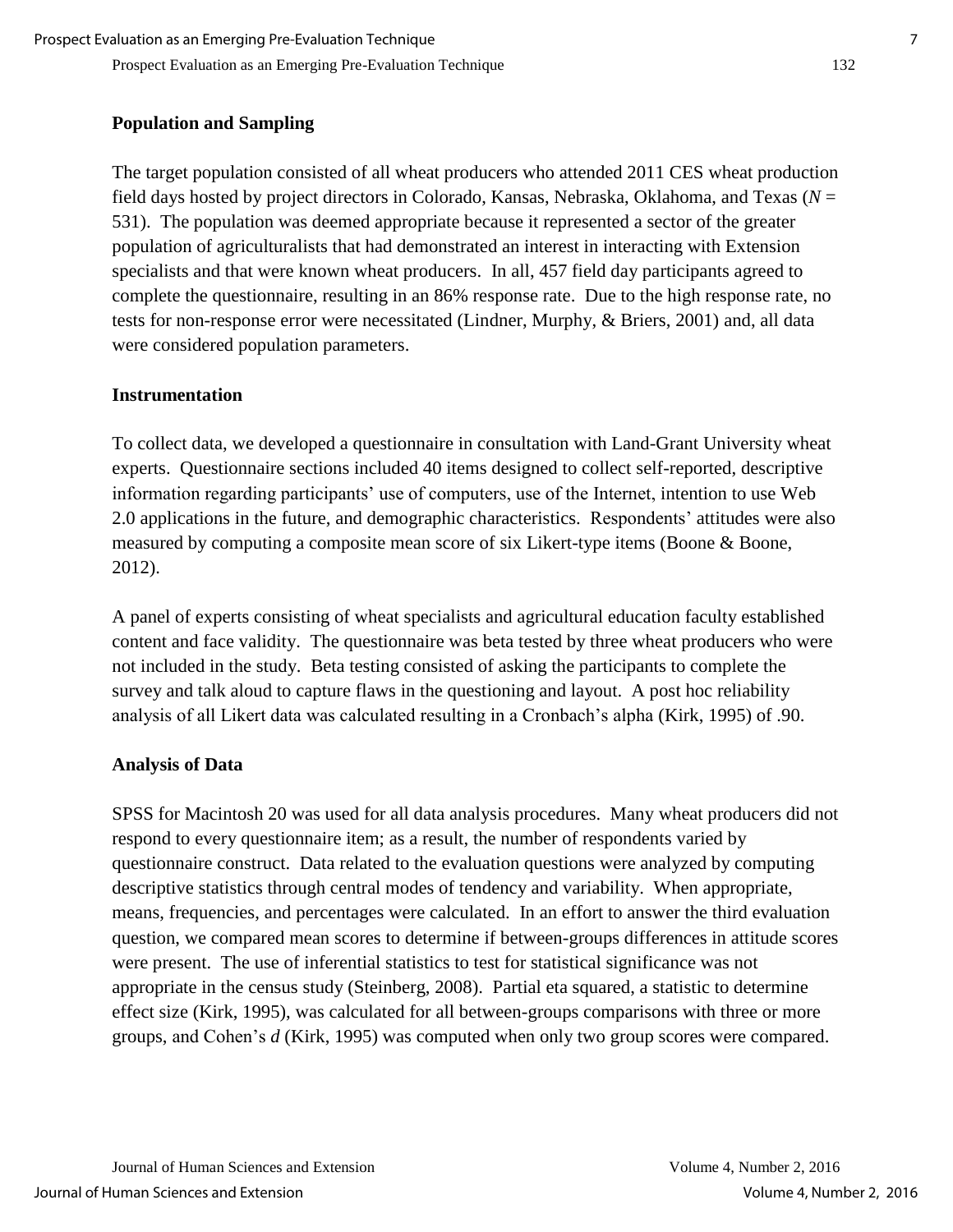#### **Findings of the Wheat Producer Survey**

The first evaluation question explored wheat producers' behaviors associated with computer use. Eighty-six percent  $(f = 393)$  owned a personal computer, 62.8%  $(f = 287)$  owned a laptop, and 43.1% (*f* = 197) owned a smart phone. Most producers (82.5%, *f* = 377) used the computer themselves, while only 20.8%  $(f = 95)$  reported asking an assistant to use the computer for them. Respondents also felt comfortable using computers (77.5%, *f* = 345). They used the computer for communications (76.1%,  $f = 348$ ) and to find information about farm-related topics (81.8%,  $f$ )  $= 374$ ). Fewer wheat producers used computers to keep farming records (61.7%,  $f = 282$ ).

The second evaluation question asked how wheat producers used the Internet, specifically Web 2.0 technologies. Seventy-eight percent  $(f = 358)$  used the Internet and had been doing so for almost 10 years. Respondents connected to the Internet using one or more of the following: cable, 3G card, smartphone, and wireless technologies. Only 8.3% (*f* = 38) used dial-up. The wheat producers in this study used Email (80.5%,  $f = 368$ ), search engines (78.6%,  $f = 359$ ), and to a lesser extent Facebook  $(37.6\%, f = 172)$ . They also used the Internet to access news sources,  $(68.5\%, f = 313)$ , read farming websites  $(61.7\%, f = 282)$ , shop  $(62.6\%, f = 286)$ , communicate with others (69.4%,  $f = 317$ ), and find information (75.3%,  $f = 344$ ). Only 43.5% used the Internet to find information related specifically to wheat production  $(f = 199)$ . The majority used the Internet 1 to 10 times per week (56.7%,  $f = 259$ ), while 23% used it 11 or more times per week  $(f = 105)$ .

When wheat producers were asked if they currently use Web 2.0 Internet tools, 47% ( $f = 215$ ) indicated that they used the tools, but only 24.7%  $(f = 113)$  used Web 2.0 to find information pertaining to wheat production issues. See Table 1 for additional information about wheat producers' current use of Web 2.0 tools.

| <b>Question Stem</b>                                |     | %    |
|-----------------------------------------------------|-----|------|
| I use Web 2.0 Internet applications                 |     |      |
| Yes                                                 | 215 | 47.0 |
| N <sub>0</sub>                                      | 159 | 34.8 |
| No Response                                         | 83  | 18.2 |
| I use these Web 2.0 tools (indicate all that apply) |     |      |
| Facebook                                            | 172 | 37.6 |
| Twitter                                             | 26  | 5.7  |
| YouTube                                             | 140 | 30.6 |
| <b>Blogs</b>                                        | 59  | 12.9 |
| Wikis                                               | 34  | 7.4  |
| Discussion boards                                   | 95  | 20.8 |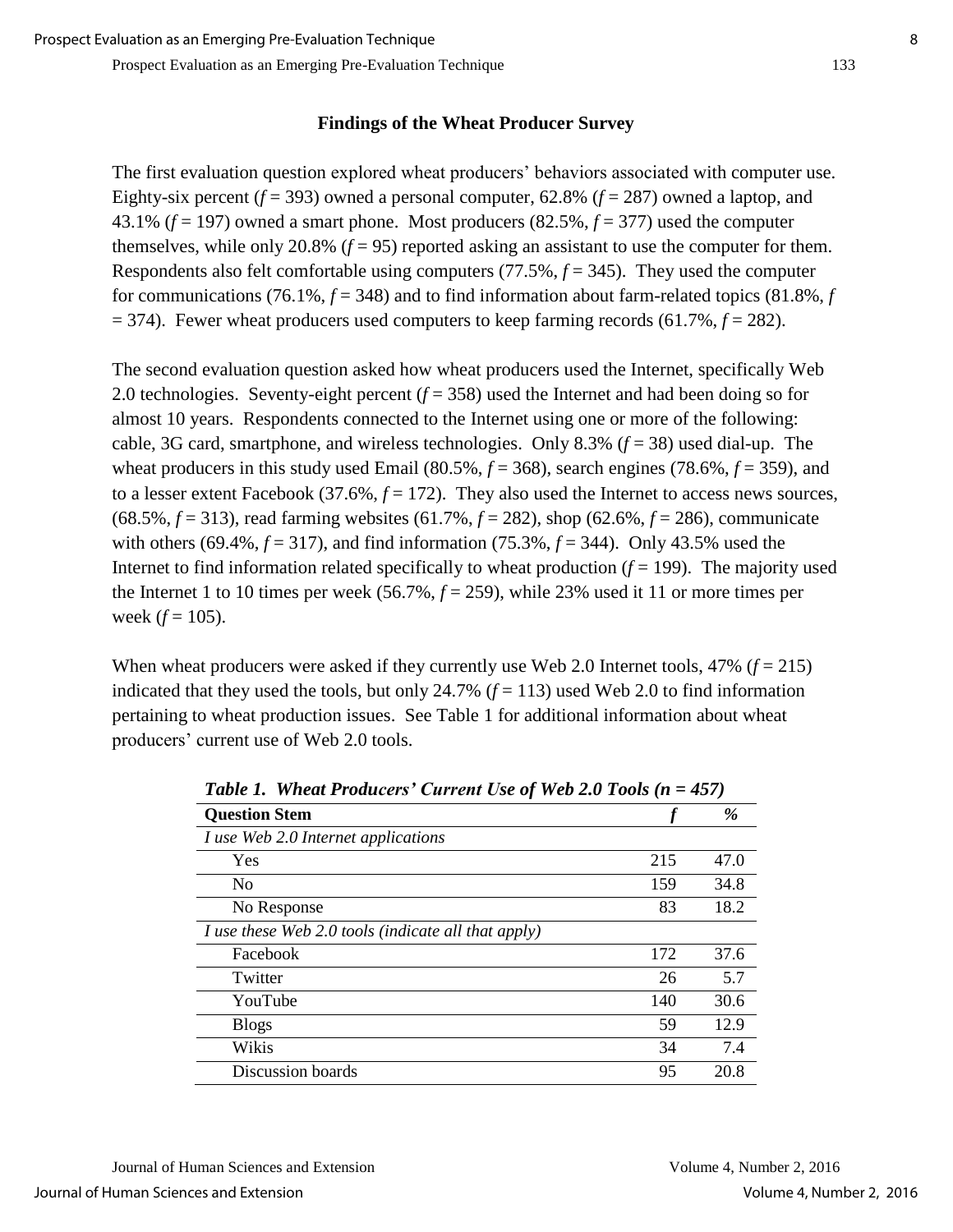| I use Web 2.0 tools to (indicate all that apply) |     |      |
|--------------------------------------------------|-----|------|
| Communicate with my friends and family           | 174 | 38.1 |
| Learn about current events                       | 198 | 433  |
| Learn about wheat production issues              | 113 | 24 Z |

The third evaluation question asked about the relationship between selected wheat producers' farming and personal characteristics and their attitudes pertaining to the usefulness of using Web 2.0 tools for wheat production. Tables 2 and 3 provide farming and personal characteristics of the wheat producers who participated in the study. Thirty-four percent of respondents  $(f = 156)$ currently farm 500 acres or less, while approximately 24% (*f* = 109) farm 2,001 acres or more. All five states in the project area were represented in the data with Nebraska having the lowest number of farms represented  $(f = 11)$ . When asked about education, 306 (66.9%) respondents had obtained a post-secondary degree. Finally, 252 (55.1%) respondents were 51 years old or older.

| Demographic                        |     | %          |
|------------------------------------|-----|------------|
| <b>Acres of Wheat Production</b>   |     |            |
| $0 - 500$                          | 156 | 34.2       |
| $501 - 1000$                       | 75  | 16.4       |
| $1001 - 1500$                      | 33  | 7.2        |
| $1501 - 2000$                      | 39  | 8.5        |
| 2001 or more                       | 109 | 23.9       |
| No response                        | 45  | 9.8        |
| <b>State Where Farm is Located</b> |     |            |
| Colorado                           | 164 | 35.9       |
| Kansas                             | 101 | 22.1       |
| Texas                              | 74  | 16.2       |
| Oklahoma                           | 66  | 14.4       |
| Nebraska                           | 11  | 2.4        |
| Other                              |     | $\cdot$ .2 |
| No Response                        | 40  | 8.8        |
| Years of Wheat Farming Experience  |     |            |
| Less than 10                       | 91  | 19.9       |
| 11 to 20                           | 60  | 13.1       |
| 21 to 30                           | 64  | 14.0       |
| 31 to 40                           | 109 | 23.9       |
| 41 or more                         | 78  | 17.1       |
| No response                        | 55  | 12.0       |

*Table 2. Farming Characteristics of Study Participants (n = 457)*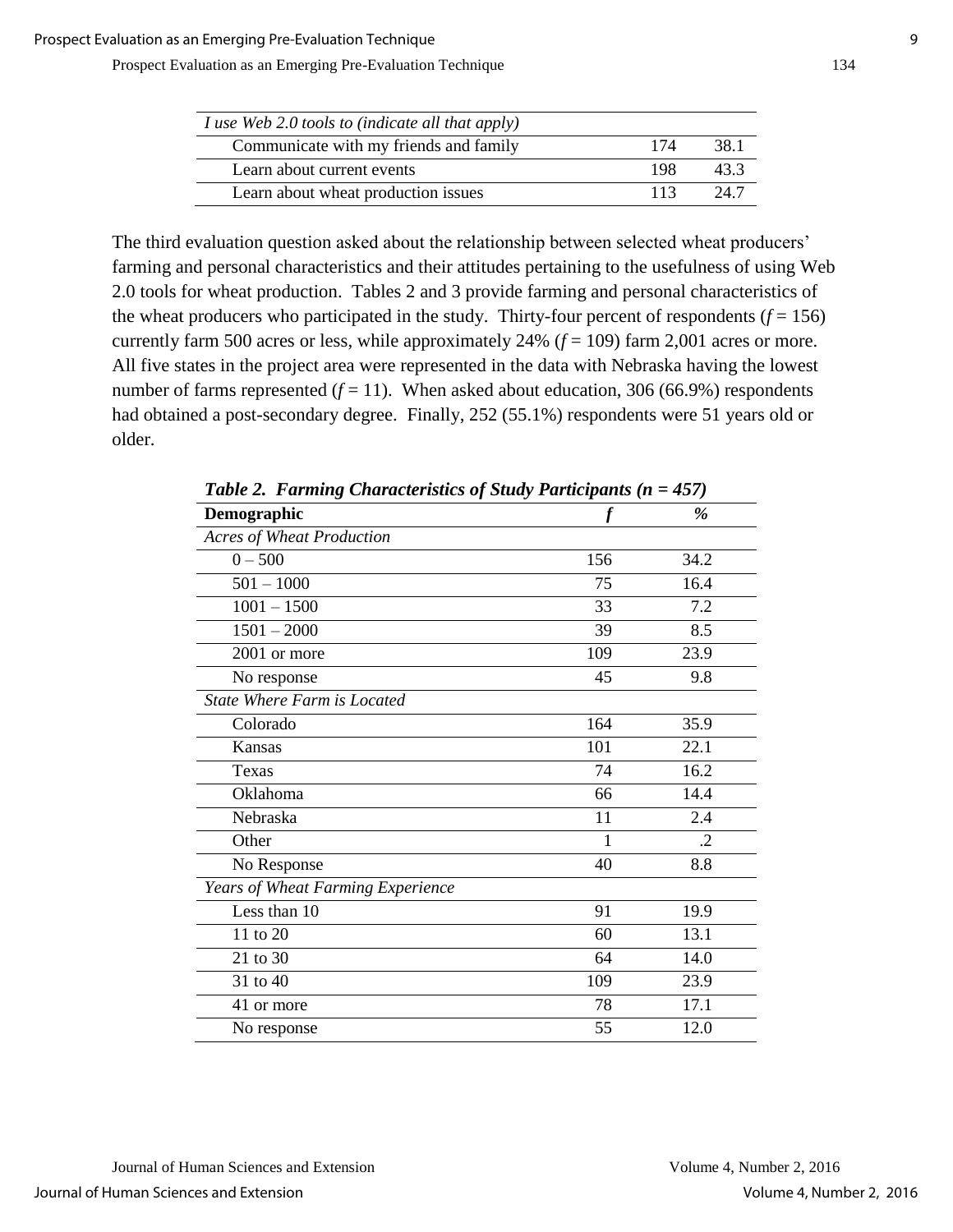| Tuble 5. Tersonal Characteristics of Staty Farticipants (n = <del>1</del> 57) |                |      |  |
|-------------------------------------------------------------------------------|----------------|------|--|
| Demographic                                                                   |                | %    |  |
| <b>Educational Attainment</b>                                                 |                |      |  |
| High school diploma                                                           | 125            | 27.4 |  |
| Associate degree                                                              | 70             | 15.3 |  |
| Bachelor's degree                                                             | 183            | 40.0 |  |
| Master's degree                                                               | 42             | 9.2  |  |
| Doctoral degree                                                               | 7              | 1.5  |  |
| Other                                                                         | $\overline{4}$ | .9   |  |
| No response                                                                   | 26             | 5.7  |  |
| Age                                                                           |                |      |  |
| $18 - 30$                                                                     | 61             | 13.4 |  |
| $31 - 40$                                                                     | 55             | 12.0 |  |
| $41 - 50$                                                                     | 68             | 14.9 |  |
| $51 - 60$                                                                     | 135            | 29.5 |  |
| $61 - 70$                                                                     | 91             | 19.9 |  |
| $71 - 80$                                                                     | 21             | 4.6  |  |
| 81 or over                                                                    | 5              | 1.1  |  |
| No response                                                                   | 21             | 4.6  |  |
| Sex                                                                           |                |      |  |
| Female                                                                        | 25             | 5.5  |  |
| Male                                                                          | 373            | 81.6 |  |
| No response                                                                   | 59             | 12.9 |  |

*Table 3. Personal Characteristics of Study Participants (n = 457)*

We measured wheat producers' attitudes pertaining to Web 2.0 use in their production enterprise by calculating a composite score of six Likert-type items to create a Likert scale for reporting overall mean attitude scores (Boone & Boone, 2012). Producers were asked to indicate their level of agreement with positive statements associated with the value of employing Web 2.0 tools for wheat production. The scale was arranged as follows: *strongly disagree* (1.00 – 1.49), *disagree* (1.50 – 2.49), *neutral* (2.50 – 3.49), *agree* (3.50 – 4.49), and *strongly agree* (4.50 – 5.00). In all, wheat producers exhibited an agreeing attitude ( $\mu$  = 3.57;  $\sigma$  = .85) regarding the expediency of using Web 2.0 tools for wheat production.

Mean attitude scores were compared among the various farming and personal characteristics identified in Tables 2 and 3. As a result, age and years of farming experience were the only variables that resulted in a meaningful effect size. Tables 4 and 5 outline wheat producers' mean attitude scores by age and years of farming experience and the effect size concomitant with the level of variance among group attitude scores.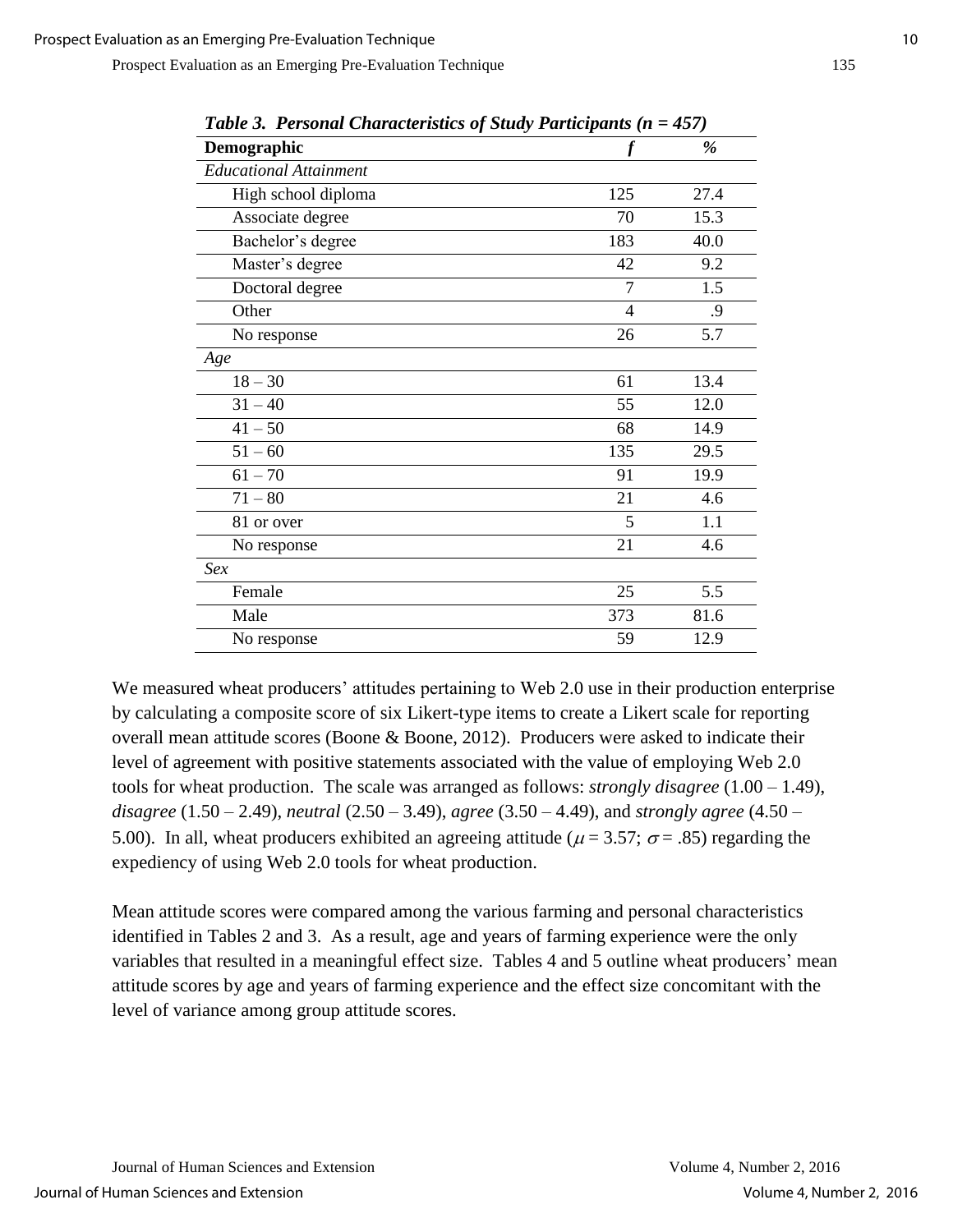| $(11 = 270)$                             |    |      |     |
|------------------------------------------|----|------|-----|
| <b>Years of Wheat Farming Experience</b> |    | μ    |     |
| Less than 10                             | 77 | 3.66 | .86 |
| 11 to 20                                 | 46 | 3.86 | .99 |
| 21 to 30                                 | 43 | 3.55 | .87 |
| 31 to 40                                 | 69 | 3.46 | 77  |
| 41 or more                               | 35 | 3.33 | 63  |

*Table 4. Mean Attitude Scores by Years of Farming Experience*  $(x - 270)$ 

*Note:* Differences between means resulted in a small to medium effect size  $(\eta_p^2 = .037; \text{Cohen}, 1988).$ 

| Age       |    | $\boldsymbol{\mu}$ |     |
|-----------|----|--------------------|-----|
| $18 - 30$ | 51 | 3.89               | .81 |
| $31 - 40$ | 45 | 3.69               | .91 |
| $41 - 50$ | 40 | 3.60               | .91 |
| $51 - 60$ | 89 | 3.50               | .78 |
| $61 - 70$ | 54 | 3.41               | .63 |
| $71 - 80$ |    | 2.21               | .63 |

*Table 5. Mean Attitude Scores by Age (n = 283)*

*Note:* Differences between means resulted in a medium effect size ( $\eta_p^2 = .075$ ; Cohen, 1988).

#### **Conclusions and Implications**

On average, wheat producers own computers, including laptops and smartphones, and are comfortable using them. They use the Internet to communicate and gather information, although to a lesser degree in gathering wheat production information. We conclude that computer usage will not be a barrier among this group of wheat producers for using the iWheat.org website. It should be noted that less than half of the wheat producers own a smartphone. Therefore, they are less likely to positively respond to a website predicated on the idea that data will be retrieved and uploaded in the field and designed to primarily work on a tablet or smartphone. Based on high Internet use for communications and shopping, we predict that wheat farmers have a high degree of trust in Internet sites.

Respondents (78%) were long-term (10 years or more) Internet users, indicating a degree of innovativeness and inclination toward early adoption among wheat producers attending CES workshops. Most producers reported predominantly using high-speed Internet and wireless connections to gather information regarding farming practices. However, less than half used Web 2.0 tools. Producers who used Web 2.0 tools primarily used familiar websites such as Facebook® and YouTube®. Furthermore, most producers did not conceptualize Web 2.0 as a tool to learn and share information about wheat production issues. We conclude that the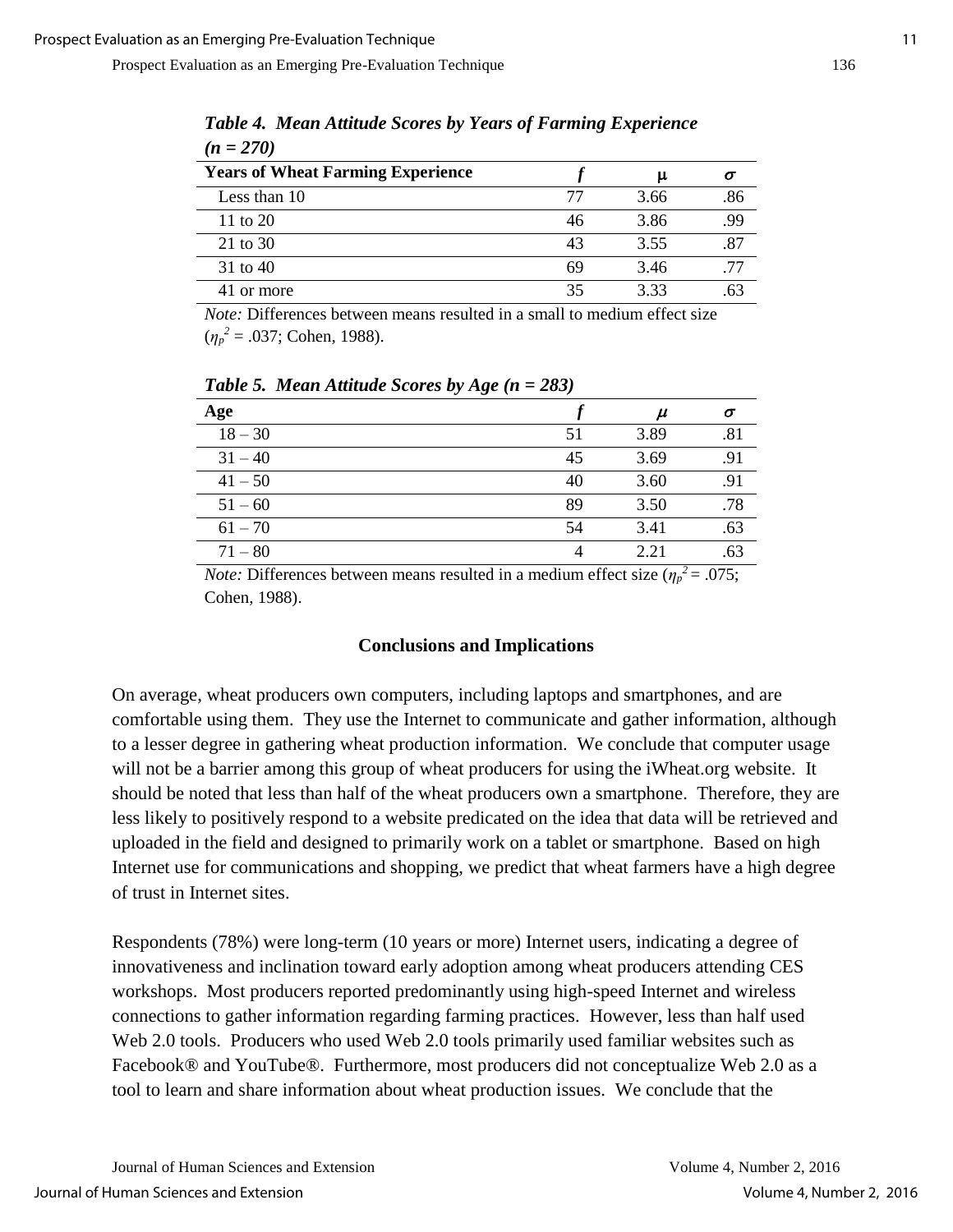respondents conceptualized the Internet with a Web 1.0 mindset in that they depended on a centralized concept (Clarke, 2008) and were not yet comfortable with active participation—the fundamental underpinning of the Web 2.0 paradigm (Murugesan, 2007). Respondents reported a high willingness to be "vulnerable to the actions" (Mayer et al., 1995, p. 712) of the trusted groups who host such sites, yet did not see themselves as co-creators of content.

Because many of the producers (75%) reported not using the Internet to find wheat production information, we predict their use of iWheat.org to be low. The Land-Grant University must build producers' trust in its websites by increasing benevolence and integrity of Web 2.0 sites like iWheat.org (Mayer et al., 1995). If wheat producers are only willing to consume rather than contribute data to iWheat.org, the project will fail, as Web 2.0 tools rely on producers to contribute proprietary field-specific data to the online database.

The typical wheat producer represented in the study was a middle-age male (over 50) and had earned an associate or bachelor's degree. The acres farmed were from 1,000 acres or less (51%) to over 2,001 acres (25%) of wheat. While producers were willing to use Web 2.0 technologies with reservations, they agreed that Web 2.0 could be a useful tool to incorporate into their wheat enterprise.

When comparing the mean attitude scores by age, we found that older producers exhibited a more negative attitude about the utility of using Web 2.0 tools in their production. We triangulated the validity of this finding by comparing mean attitude scores of wheat producers by years of experience, as it is expected that years of experience and age were related. Consequently, mean differences when comparing age groups resulted in a medium effect size, and mean differences when comparing attitude scores by years of wheat farming experience resulted in a similar effect size. Therefore, the data align with literature regarding adult learners' willingness to use computers and their need for training and support to improve skills (Czaja  $\&$ Lee, 2008). As users age, they need more training and support to gain trust in the technology and medium of communication.

As Extension specialists diffuse iWheat.org, they are uniquely positioned to introduce Web 2.0 tools to producers and stress the value of integrating iWheat.org as a management practice due to their historical mission of disseminating agricultural knowledge to the public (Brunner & Yang, 1949). Extension has historically earned trust by demonstrating the ability to conduct research, exhibiting benevolence by teaching best practices, and establishing integrity through welleducated professional field specialists (Brunner & Yang, 1949).

Our prospect evaluation judgment is that wheat producers will reluctantly use Web 2.0 technology if Extension specialists and educators build trust in the site and train producers to use it to the mutual benefit of the wheat production community. There remains a delicate opportunity to diffuse iWheat.org and other new innovations using Web 2.0 platforms.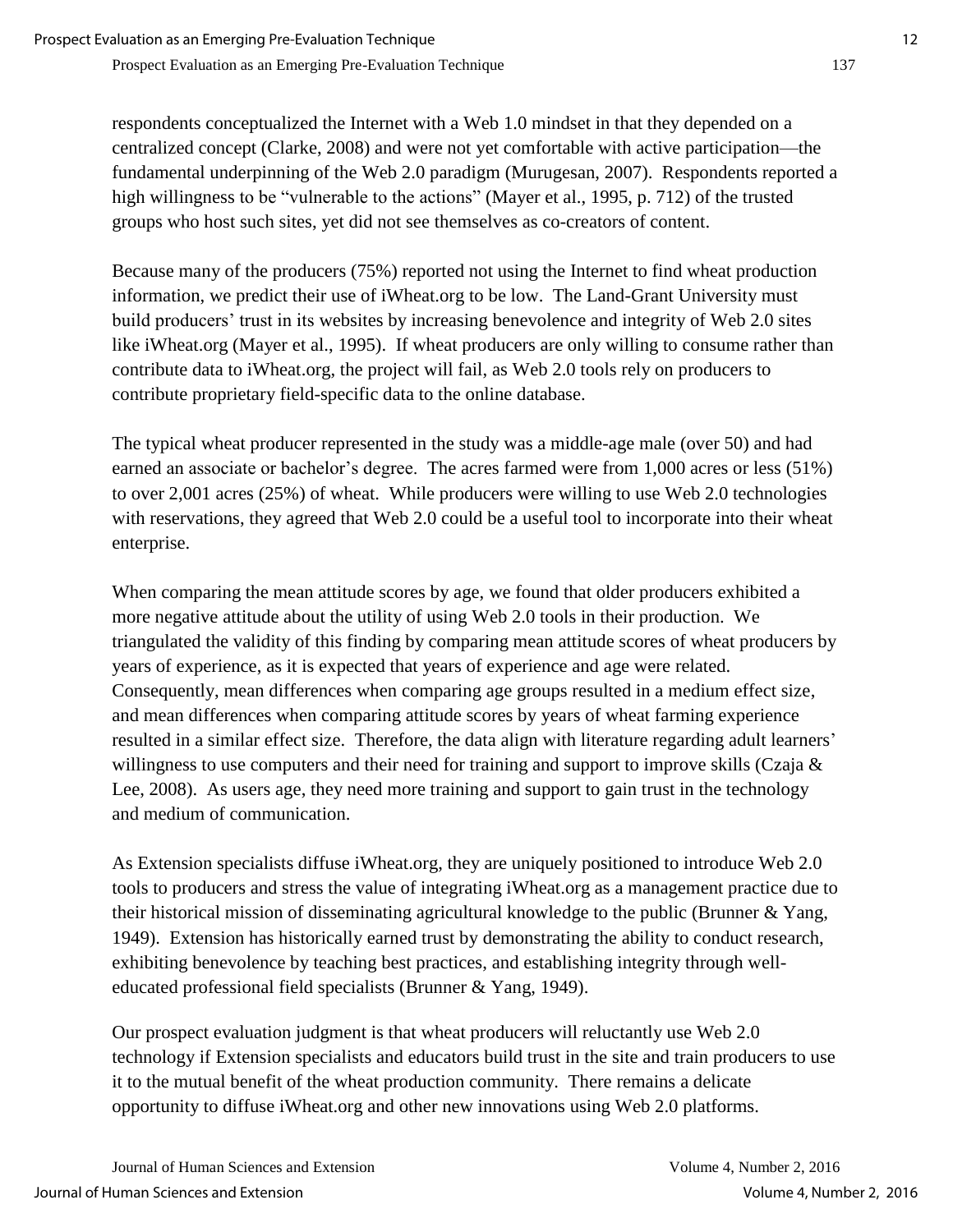### **Recommendations**

We recommend that the iWheat.org team proceed with the innovation; however, careful design choices that result in a website resembling known Web 2.0 sites with which wheat producers are already using and comfortable, such as Facebook®, are paramount to success. To cross the risk gap and encourage wheat producers to contribute to iWheat.org, Extension specialists and educators are advised to build trust primarily through addressing privacy concerns (Joinson et al., 2010). The Land-Grant University has established ability, benevolence, and integrity over its 150-year history; however, Web 2.0 is unchartered territory for many in the target audience. Using the previously established base of trust, Extension specialists and educators should focus on the rewards of contributing to the iWheat.org site to encourage use.

It is important to note that adult users are comfortable using computers; however, they need more training and support than younger users. Extension educators are advised to not only hold workshops about iWheat.org as a production tool but also to include lessons on how to use computers and the Internet for a variety of benefits to the total lifestyle of participants, including finding social security and Medicare information online. Non-computer users are disadvantaged in a knowledge-based society, thus offering value-added Extension workshops would serve to extend the mission of the Land-Grant system and educate wheat producers about the iWheat.org innovation and other Web 2.0 innovations.

## **Reflections on Prospect Evaluation**

As an emerging pre-evaluation technique, *prospect evaluation* holds great promise for the discipline. The concept of evaluating the merit of an idea proved invaluable to the iWheat.org team in moving ahead with recommended cautions to reduce the risk gap for project leaders. We recommend that others adopt this technique when working in interdisciplinary teams to introduce innovations yet untested in the marketplace. The challenge for evaluators remains in mainstreaming evaluation at every phase of a project, from ideation to development, implementation, and measurement of outcomes and impacts. Prospect evaluators must simultaneously act as explorers who mine data for informed decision making and innovative cocreators armed with social science research methods that bring about meaningful change in society. Finally, we recommend that project leaders adopt *prospect evaluation* for all high-risk projects to close the risk gap.

## **References**

Alkin, M. C. (Ed.). (2013). *Evaluation roots: A wider perspective of theorists' views and influences* (2<sup>nd</sup> ed.). Thousand Oaks, CA: Sage.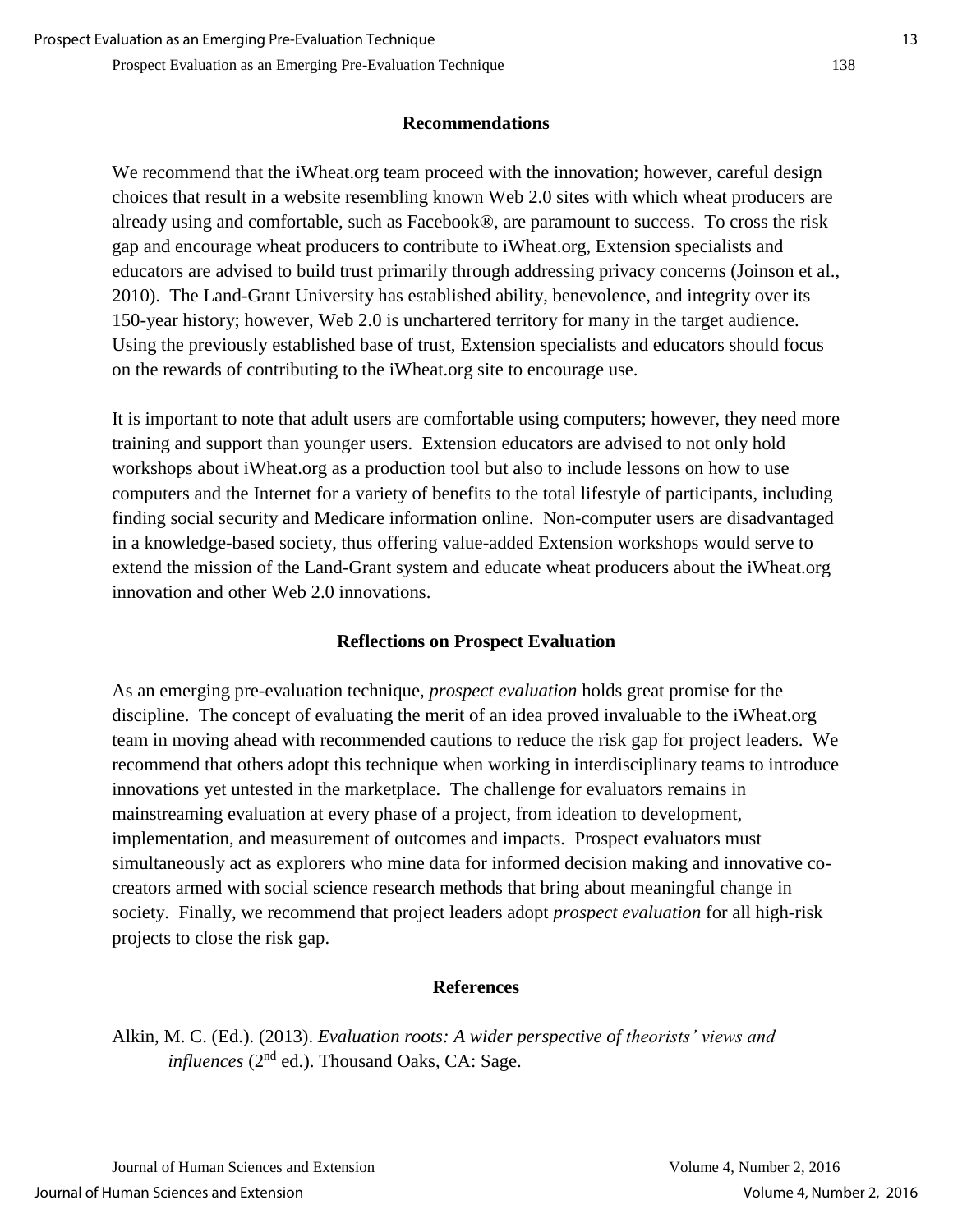- Boone, H. N., Jr., & Boone, D. A. (2012). Analyzing Likert data. *Journal of Extension, 50*(2), Article 2TOT2. Retrieved from http://www.joe.org/joe/2012april/tt2.php
- Brunner, E. S., & Yang, E. H. P. (1949). *Rural America and the Extension Service: A history and critique of the Cooperative Agricultural and Home Economics Extension Service.* New York, NY: Columbia University.
- Clarke, R. (2008). Web 2.0 as syndication. *Journal of Theoretical and Applied Electronic Commerce Research, 3*(2), 30–43. doi:10.4067/S0718-18762008000100004
- Cohen, J. (1988). *Statistical power analysis for the behavioral sciences* (2nd ed.). Hillsdale, NJ: Lawrence Erlbaum.
- Creswell, J. W. (2008). *Educational research: Planning, conducting, and evaluating quantitative and qualitative research* (3rd ed.). Upper Saddle River, NJ: Pearson Education.
- Czaja, S. J., & Lee, C. C. (2008). Information technology and older adults. In A. Sears & J. A. Jacko (Eds.), *The human-computer interaction handbook: Fundamentals, evolving technologies, and emerging applications* (2nd ed.; pp. 777–792). New York, NY: CRC Press.
- Fitzpatrick, J. L., Sanders, J. R., & Worthen, B. R. (2011). *Program evaluation: Alternative approaches and practical guidelines* (4<sup>th</sup> ed.). Upper Saddle River, NJ: Pearson.
- Hightower, T. E., Murphrey, T. P., & Dooley, K. E. (2010). *A qualitative analysis of the history of e-extension (eXtension) and the implementation of Moodle™ (A learning management system).* Paper presented at the National Research Conference of the American Association of Agricultural Education, Omaha, NE.
- Joinson, A. N., Reips, U. -D., Buchanan, T., & Schofield, C. B. P. (2010). Privacy, trust, and self-disclosure online. *Human-Computer Interaction, 25*(1), 1–24. doi:10.1080/0770020903586662
- Kelsey, K. D., & Stafne, E. T. (2012). A model for evaluating eXtension Communities of Practice. *Journal of Extension, 50*(5), Article 5FEA1. Retrieved from http://www.joe.org/joe/2012october/a1.php
- Kirk, R. E. (1995). *Experimental design: Procedures for the behavioral sciences* (3<sup>rd</sup> ed.). Pacific Grove, CA: Brooks/Cole.
- Lindner, J. R., Murphy, T. H., & Briers, G. H. (2001). Handling nonresponse in social science research. *Journal of Agricultural Education, 42*(4), 43–53. doi:10.5032/jae.2001.04043
- Mayer, R. C., Davis, J. H., & Schoorman, F. D. (1995). An integrative model of organizational trust. *Academy of Management Review, 20*(3), 709–734. doi:10.5465/AMR.1995.9508080335
- Murugesan, S. (2007). Understanding Web 2.0. *IT Professional, 9*(4), 34–41. doi:10.1109/MITP.2007.78
- Patton, M. Q. (1994). Developmental evaluation. *Evaluation Practice, 15*(3), 311–319. doi:10.1016/0886-1633(94)90026-4
- Patton, M. Q. (2011). *Developmental evaluation: Applying complexity concepts to enhance innovation and use*. New York, NY: The Guilford Press.